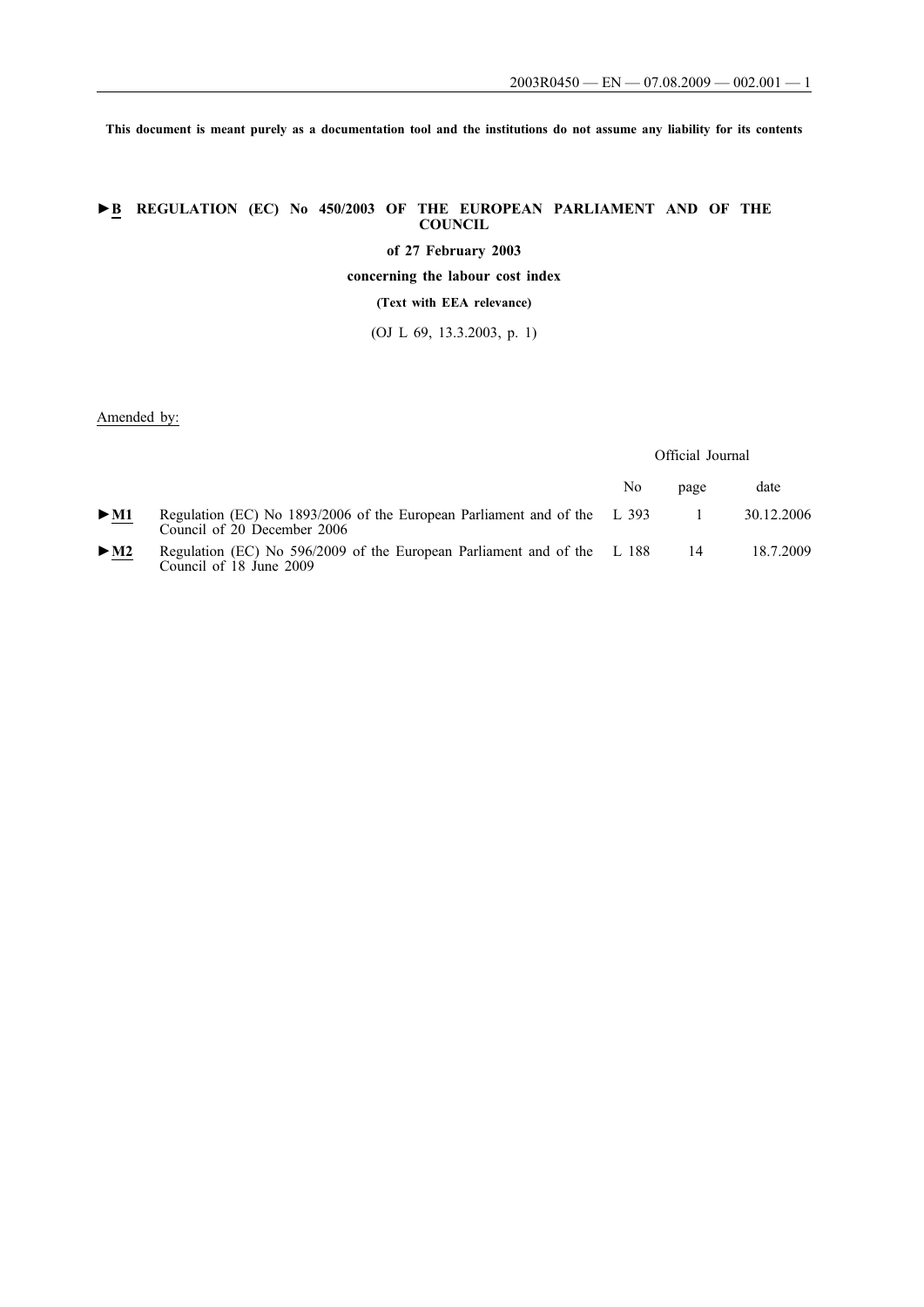### **REGULATION (EC) No 450/2003 OF THE EUROPEAN PARLIAMENT AND OF THE COUNCIL**

#### **of 27 February 2003**

#### **concerning the labour cost index**

### **(Text with EEA relevance)**

THE EUROPEAN PARLIAMENT AND THE COUNCIL OF THE EUROPEAN UNION,

Having regard to the Treaty establishing the European Community, and in particular Article 285(1) thereof,

Having regard to the proposal from the Commission  $(1)$ ,

Having regard to the opinion of the European Economic and Social Committee  $(2)$ ,

Having regard to the opinion of the European Central Bank  $(3)$ ,

Acting in accordance with the procedure laid down in Article 251 of the Treaty  $(^{4})$ ,

Whereas:

- (1) A range of statistics, of which labour cost indices form an essential part, is relevant for an understanding of the inflationary process and the dynamics of the labour market.
- (2) The Community, and particularly its economic, employment and monetary authorities, need to have regular and timely labour cost indices for the purpose of monitoring changes in labour costs.
- (3) The Action Plan on Economic and Monetary Union statistical requirements, produced by the European Commission (Eurostat) in close collaboration with the European Central Bank, identifies as a priority the development of a legal basis covering short-term labour cost statistics.
- (4) The benefits of collecting, at Community level, complete data on all segments of the economy should be balanced against the reporting possibilities and the response burden on small and medium-sized enterprises (SMEs).
- (5) The Regulation is in accordance with the principle of subsidiarity as set out in Article 5 of the Treaty. The creation of common statistical standards for labour cost indices can only be achieved on the basis of a Community legal act because only the Commission can coordinate the necessary harmonisation of statistical information at Community level, while the collection of data and compilation of comparable labour cost indices can be organised by the Member States.
- (6) Council Regulation (EC) No 322/97 of 17 February 1997 on Community statistics (5) provides the general framework for the production of labour cost indices under this Regulation.
- (7) The measures necessary for the implementation of this Regulation should be adopted in accordance with Council Decision 1999/468/EC of 28 June 1999 laying down the procedures for

<sup>(1)</sup> OJ C 304 E, 30.10.2001, p. 184.

<sup>(2)</sup> OJ C 48, 21.2.2002, p. 107.

 $(3)$  OJ C 295, 20.10.2001, p. 5.

<sup>(4)</sup> Opinion of the European Parliament of 28 February 2002 (OJ C 293 E, 28.11.2002, p. 20), Council Common Position of 23 September 2002 (OJ C 269 E, 5.11.2002, p. 10) and Decision of the European Parliament of 18 December 2002 (not yet published in the Official Journal).

<sup>(5)</sup> OJ L 52, 22.2.1997, p. 1.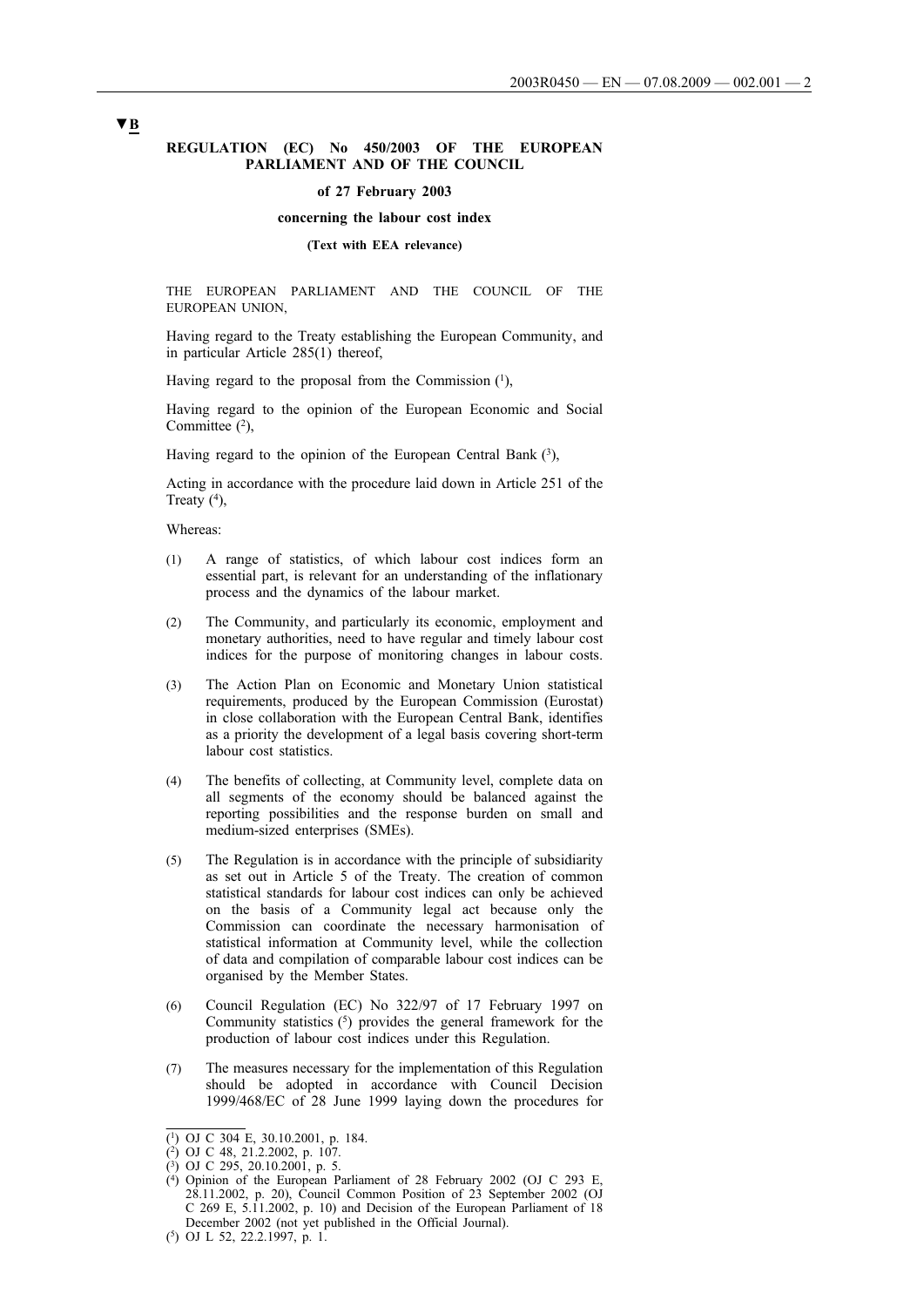the exercise of implementing powers conferred on the Commission  $(1)$ .

(8) The Statistical Programme Committee (SPC), established by Council Decision 89/382/EEC, Euratom (2), has been consulted in accordance with Article 3 of that Decision,

HAVE ADOPTED THIS REGULATION:

## *Article 1*

## **Objective**

The objective of this Regulation is to establish a common framework for the production, transmission and evaluation of comparable labour cost indices in the Community. Member States shall produce labour cost indices for the economic activities defined in Article 4.

## *Article 2*

### **Definitions**

1. The labour cost index (LCI) is defined as the Laspeyres index of labour costs per hour worked, chain linked annually and based upon a fixed structure of economic activity at **►M1** NACE Rev. 2 ◄ section level, where  $\blacktriangleright$  **M1** NACE Rev. 2  $\blacktriangleleft$  is the classification established by Council Regulation (EEC) No 3037/90 of 9 October 1990 on the statistical classification of economic activities in the European Community (3). Further disaggregations of **►M1** NACE Rev. 2 ◄ sections, to be included in the fixed structure, shall be defined in accordance with Article 4(1). The formula to be used for the calculation of the LCI is defined in the Annex to this Regulation.

2. The labour costs are the total quarterly costs incurred by the employer in the employment of labour. The labour cost items and total staff employed are defined by reference to Annex II, Sections A and D (items D.1, D.4 and D.5 and their subcomponents, excluding items D.2 and D.3) of Commission Regulation (EC) No 1726/1999 of 27 July 1999 implementing Council Regulation (EC) No 530/1999 concerning structural statistics on earnings and on labour costs as regards the definition and transmission of information on labour costs  $(4)$ .

3. The hours worked are defined by reference to Council Regulation (EC) No 2223/96 of 25 June 1996 on the European system of national and regional accounts in the Community  $(5)$ , Annex A, Chapter 11, paragraphs 11.26 to 11.31.

## **▼M2**

4. The Commission may take measures to redefine the technical specification of the index and revise the weighting structure. Those measures, designed to amend non-essential elements of this Regulation, *inter alia*, by supplementing it, shall be adopted in accordance with the regulatory procedure with scrutiny referred to in Article 12(3).

<sup>(1)</sup> OJ L 184, 17.7.1999, p. 23.

<sup>(2)</sup> OJ L 181, 28.6.1989, p. 47.

 $(3)$  OJ L 293, 24.10.1990, p. 1. Regulation as last amended by Commission Regulation (EC) No 29/2002 (OJ L 6, 10.1.2002, p. 3).

<sup>(4)</sup> OJ L 203, 3.8.1999, p. 28.

 $(5)$  OJ L 310, 30.11.1996, p. 1. Regulation as last amended by European Parliament and Council Regulation (EC) No 359/2002 (OJ L 58, 28.2.2002, p. 1).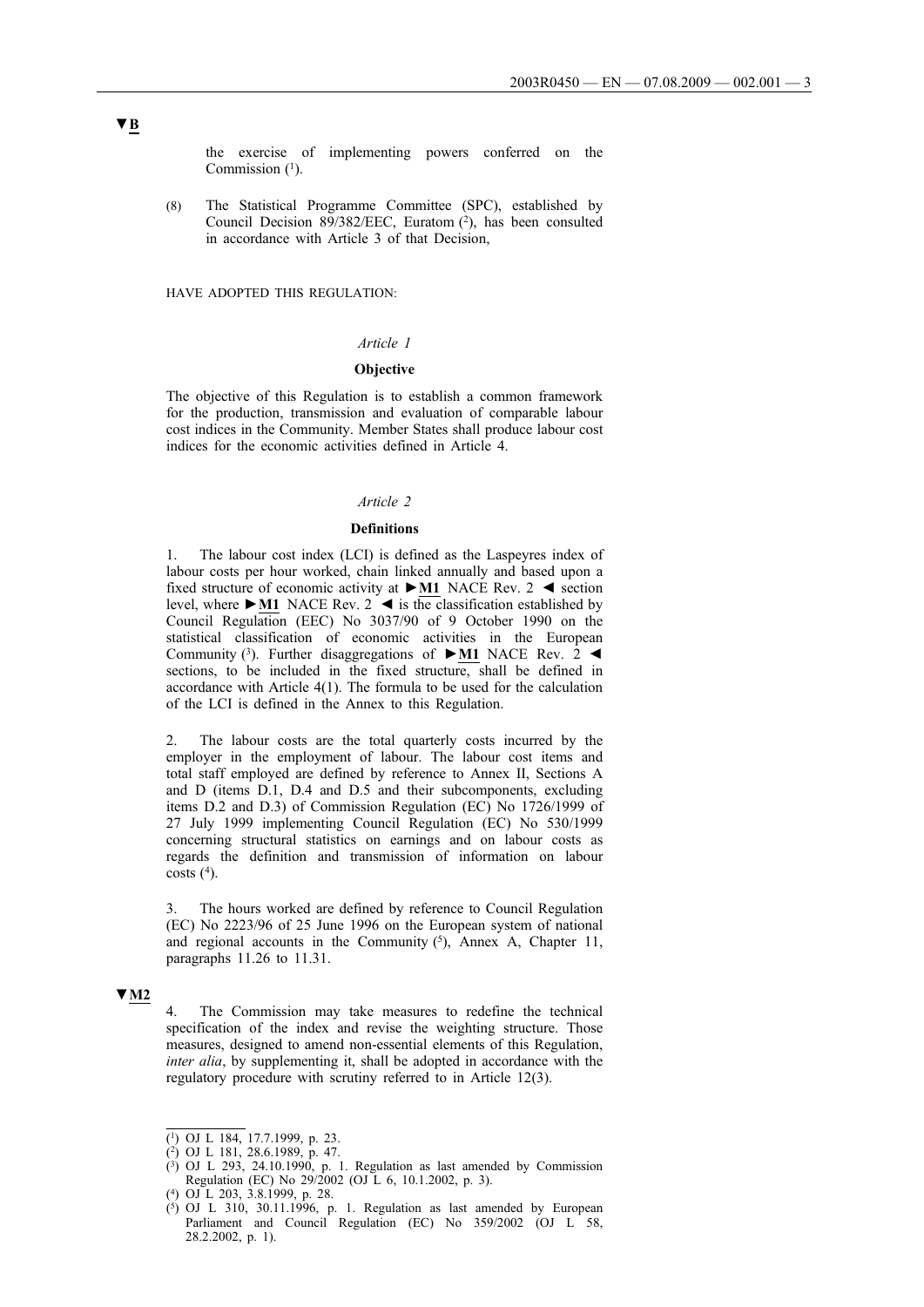### *Article 3*

## **Scope**

1. This Regulation shall apply to all activities defined in sections B to S of NACE Rev. 2.

### **▼M2**

2. The inclusion of economic activities defined by NACE Rev.2 sections O to S in the scope of this Regulation shall be determined by the Commission, taking into account the feasibility studies defined in Article 10. Those measures, designed to amend non-essential elements of this Regulation, *inter alia*, by supplementing it, shall be adopted in accordance with the regulatory procedure with scrutiny referred to in Article 12(3).

## *Article 4*

### **Breakdown of variables**

1. The data shall be broken down by economic activities defined by NACE Rev. 2 sections and by further disaggregations, defined by the Commission, not beyond the level of NACE Rev. 2 divisions (2-digit level) or groupings of divisions, taking account of contributions to total employment and to labour costs at Community and national levels. Those measures, designed to amend non-essential elements of this Regulation, *inter alia*, by supplementing it, shall be adopted in accordance with the regulatory procedure with scrutiny referred to in Article 12(3).

Labour cost indices shall be provided separately for the three labour cost categories identified below:

- (a) total labour costs;
- (b) wages and salaries, defined by reference to item D.11 in Annex II to Regulation (EC) No 1726/1999;
- (c) employers' social contributions plus taxes paid by the employer less subsidies received by the employer, as defined by the sum of items D.12 and D.4 less D.5 in Annex II to Regulation (EC) No 1726/1999.

2. An index estimating total labour costs, excluding bonuses, where bonuses are defined by D.11112 in Annex II to Regulation (EC) No 1726/1999, shall be provided, broken down by economic activities defined by the Commission, and shall be based on the NACE Rev. 2 classification, taking into account the feasibility studies defined in Article 10. Those measures, designed to amend non-essential elements of this Regulation, *inter alia*, by supplementing it, shall be adopted in accordance with the regulatory procedure with scrutiny referred to in Article 12(3).

## **▼M1**

## *Article 5*

## **Frequency and back data**

The data for the LCI shall first be compiled according to NACE Rev. 2 for the first quarter of 2009, and thereafter for each quarter (ending on 31 March, 30 June, 30 September and 31 December of each year).

2. Back data from the first quarter of 2000 to the fourth quarter of 2008 shall be made available by the Member States. The back data shall be provided for each of the NACE Rev. 2 sections B to N and for the labour cost items mentioned in Article 4(1).

# **▼M1**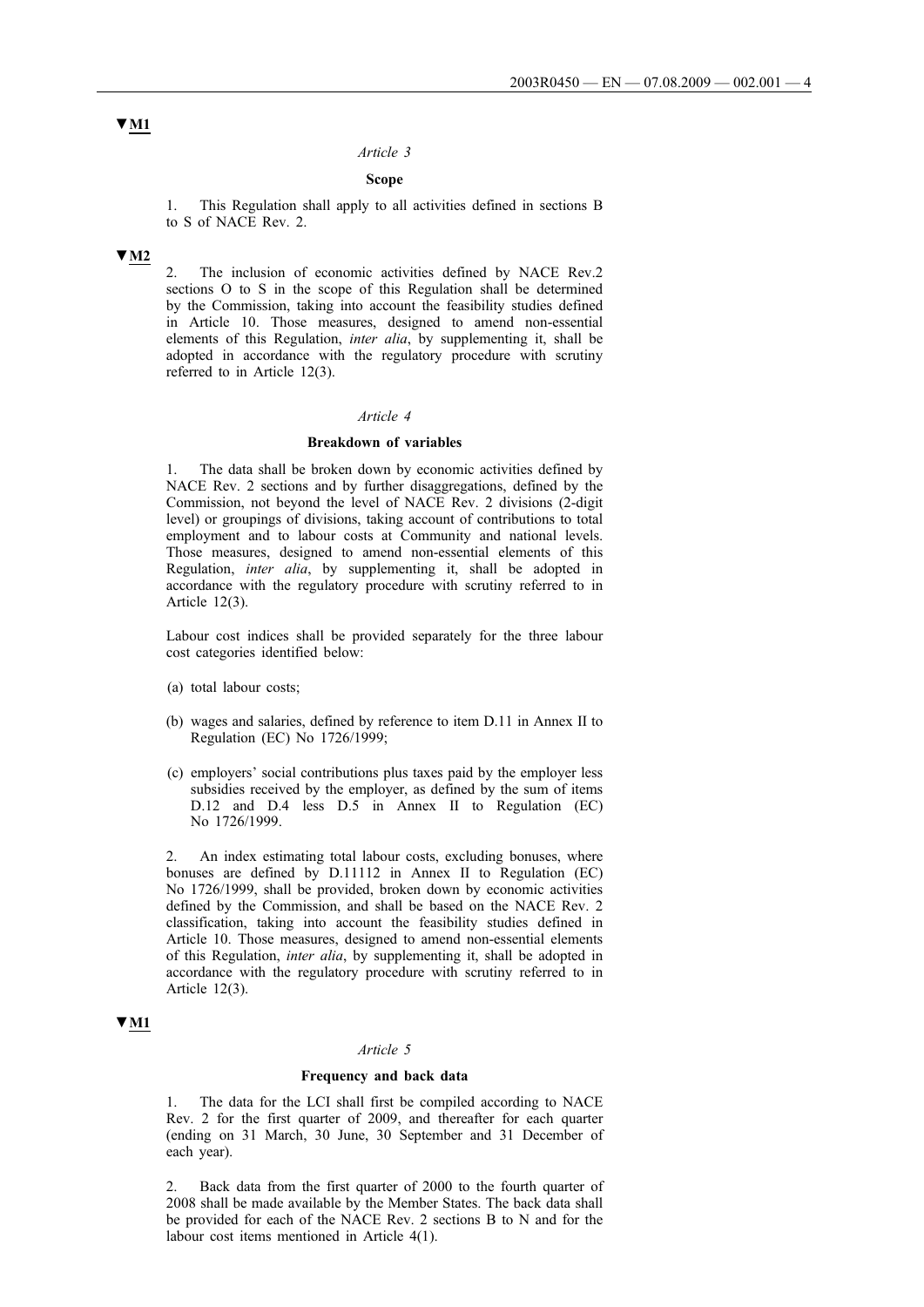### *Article 6*

## **Transmission of results**

1. The data referred to in Article 4 shall be supplied in index form. The weights used to calculate the index, defined in the Annex to this Regulation, shall be made available for publication at the same time.

The appropriate technical format to be used for the transmission of the results referred to in Article 4, and the adjustment procedures to be applied to the data shall be defined in accordance with the procedure referred to in Article 12(2).

2. Member States shall transmit the data, broken down as specified in Article 4, to the Commission (Eurostat) within 70 days of the end of the reference period. Metadata, defined as the explanations needed to interpret the changes in the data either arising from methodological or technical changes, or due to changes in the labour market, shall be delivered with the data.

## **▼M1**

3. The back data referred to in Article 5 shall be transmitted to the Commission (Eurostat) at the same time as the LCI for the first quarter of 2009.

# **▼B**

## *Article 7*

#### **Sources**

Member States may produce the necessary estimates by using a combination of different sources specified below by applying the principle of administrative simplification:

- (a) surveys, where statistical units, as defined in Regulation (EEC) No 696/93, are asked to give timely, accurate and complete information;
- (b) other appropriate sources, including administrative data if these are appropriate in terms of timeliness and relevance;
- (c) appropriate statistical estimation procedures.

# **▼M2**

## *Article 8*

### **Quality**

1. The current data and back data transmitted shall satisfy separate quality criteria to be defined by the Commission. That measure, designed to amend non-essential elements of this Regulation, *inter alia*, by supplementing it, shall be adopted in accordance with the regulatory procedure with scrutiny referred to in Article 12(3).

The Member States shall provide annual quality reports to the Commission, beginning in 2003. The content of the reports shall be defined by the Commission. That measure, designed to amend nonessential elements of this Regulation, *inter alia*, by supplementing it, shall be adopted in accordance with the regulatory procedure with scrutiny referred to in Article 12(3).

## **▼B**

## *Article 9*

### **Transition periods and derogations**

1. Transition periods relating to the implementation of this Regulation may be granted under the procedure referred to in Article 12(2), not extending more than two years from the date of entry into force of this Regulation.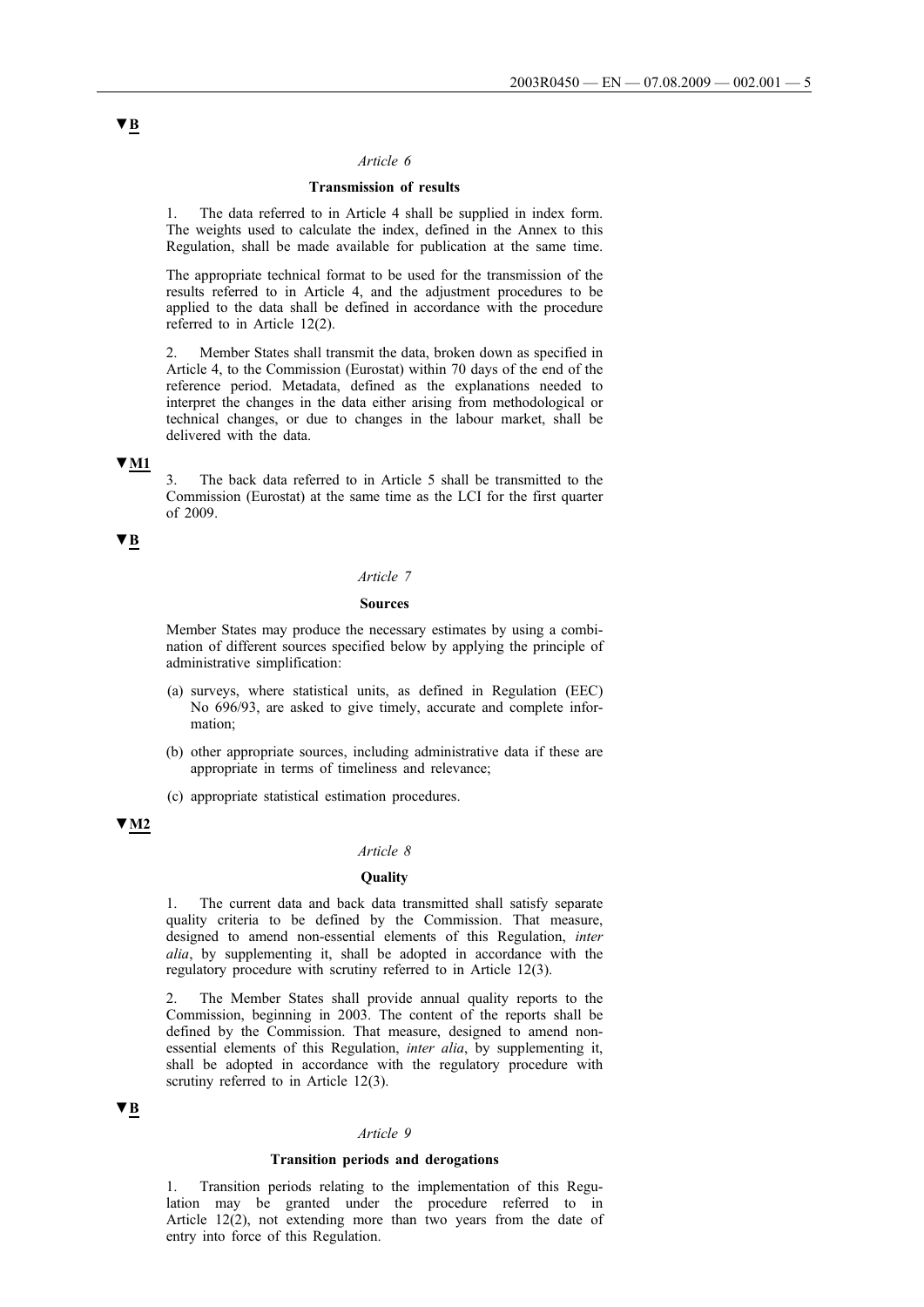2. During the transition periods, derogations from this Regulation may be accepted by the Commission insofar as the national statistical systems require major adaptations.

#### *Article 10*

### **Feasibility studies**

1. The Commission shall, in accordance with the procedure referred to in Article 12(2), institute a series of feasibility studies, to be undertaken by the Member States, in particular by those which cannot provide the data for **►M1** NACE Rev. 2 ◄ sections L, M, N, and O (Article 3(2)) or the breakdown of the index estimating total labour costs, excluding bonuses (Article 4(2)).

2. The feasibility studies shall be carried out, taking into account the benefits of collecting the data in relation to the cost of collection and the burden on business, to assess:

- (a) how the quarterly labour cost indices defined in Article 4(1) can be obtained for NACE sections L, M, N and O; and
- (b) how the index estimating total labour costs, excluding bonuses, defined in Article 4(2) can be obtained.

3. The Member States undertaking the feasibility studies shall submit an interim report on their results to the Commission no later than 31 December 2004. The participating Member States shall submit a final report on the feasibility studies to the Commission no later than 31 December 2005.

4. The feasibility studies concerning paragraph 2(a) shall take into account the results of the pilot studies referred to in the Annexes to Council Regulation (EC, Euratom) No 58/97 of 20 December 1996 concerning structural business statistics (1).

5. Measures adopted under Article 11(h) pursuant to the results of the feasibility studies shall respect the principle of cost-effectiveness, as defined in Article 10 of Regulation (EC) No 322/97, including the minimisation of the burden on respondents.

6. The implementation of measures adopted under Article 11(h) pursuant to the results of the feasibility studies shall make possible the transmission of data for the first quarter of 2007, provided that the results of the feasibility studies allow for the cost-effective production of data of sufficient quality.

# **▼M2**

### *Article 11*

### **Implementing measures**

The following measures for implementing this Regulation, including measures to take account of economic and technical changes, shall be laid down by the Commission:

- (a) the definition, in accordance with Article  $4(1)$ , of the disaggregations to be included in the fixed structure;
- (b) the technical specification of the index (Article 2);
- (c) the inclusion of NACE Rev. 2 sections O to S (Article 3);
- (d) the breakdown of indices by economic activities (Article 4);
- (e) the format for transmission of results and the adjustment procedures to be applied (Article 6);

<sup>(1)</sup> OJ L 14, 17.1.1997, p. 1. Regulation as amended by Regulation (EC, Euratom) No 2056/2002 (OJ L 317, 21.11.2002, p. 1).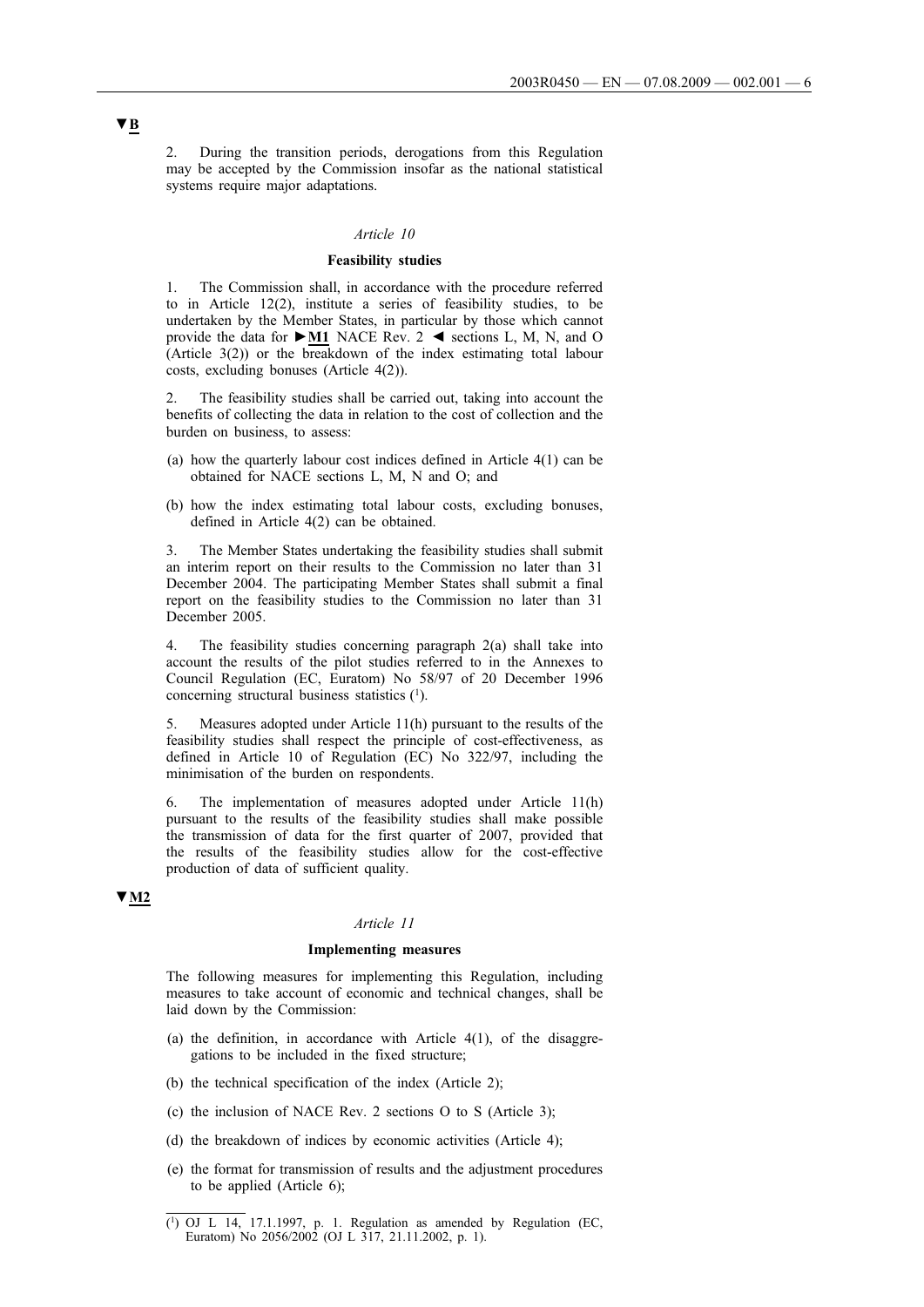- (f) the separate quality criteria for current and back data transmitted and contents of quality reports (Article 8);
- (g) the transition period (Article 9);
- (h) the establishment of feasibility studies and decisions pursuant to their results (Article 10); and
- (i) the methodology to be used for chaining the index (Annex).

The measures referred to in points (e), (g) and (h) shall be adopted in accordance with the regulatory procedure referred to in Article 12(2).

The measures referred to in points (a), (b), (c), (d), (f) and (i), designed to amend non-essential elements of this Regulation by supplementing it, shall be adopted in accordance with the regulatory procedure with scrutiny referred to in Article 12(3).

### *Article 12*

## **Committee procedure**

1. The Commission shall be assisted by the Statistical Programme Committee established by Council Decision 89/382/EEC, Euratom (1).

2. Where reference is made to this paragraph, Articles 5 and 7 of Decision 1999/468/EC shall apply, having regard to the provisions of Article 8 thereof.

The period laid down in Article 5(6) of Decision 1999/468/EC shall be set at three months.

3. Where reference is made to this paragraph, Article 5a(1) to (4) and Article 7 of Decision 1999/468/EC shall apply, having regard to the provisions of Article 8 thereof.

# **▼B**

### *Article 13*

#### **Reports**

The Commission shall submit a report on the implementation of this Regulation to the European Parliament and the Council every two years. This report shall evaluate in particular the quality of the transmitted LCI series data and the quality of the transmitted back data.

The first report shall be submitted no later than 31 December of the year following the entry into force of this Regulation. It will refer only to the actions executed by Member States to prepare the application of this Regulation.

This Regulation shall be binding in its entirety and directly applicable in all Member States.

# **▼M2**

 $\overline{(^1)}$  OJ L 181, 28.6.1989, p. 47.